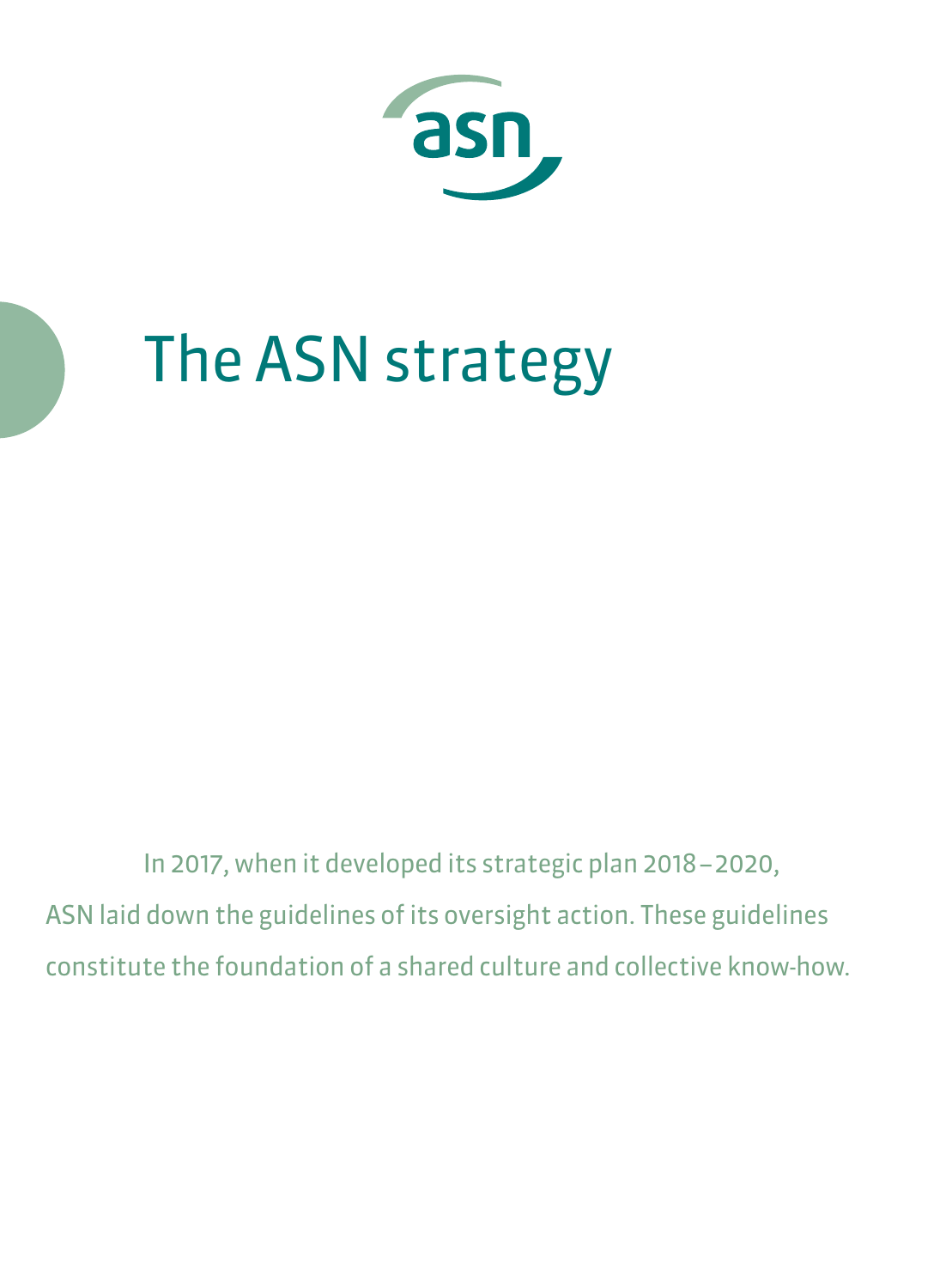



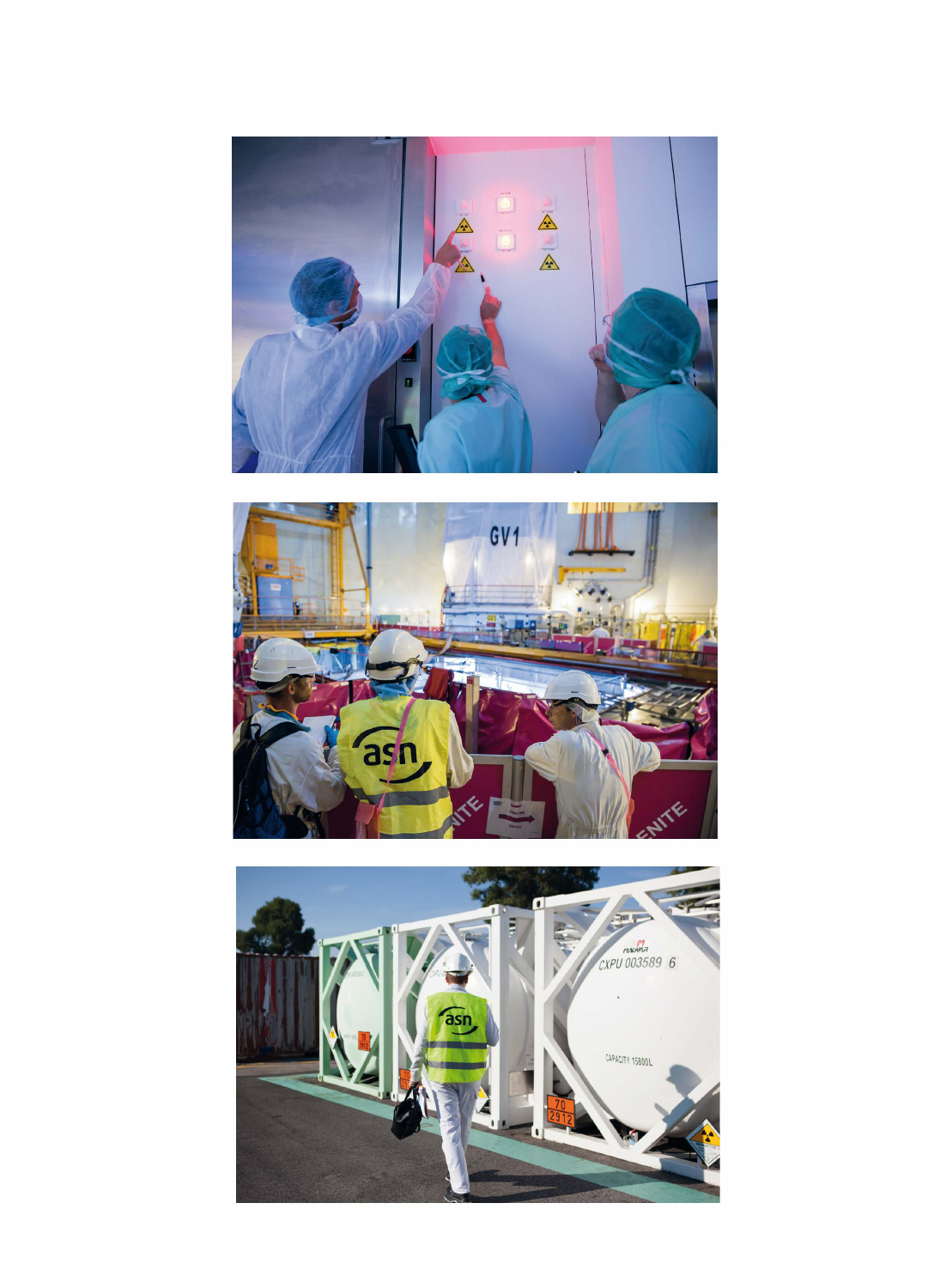On behalf of the State, ASN ensures the oversight of nuclear safety and radiation protection in order to protect people and the environment. It informs the public and contributes to enlightened societal choices.

ASN decides and acts with rigour and discernment: its aim is to exercise an oversight that is recognised by citizens and regarded internationally as a benchmark for good practice.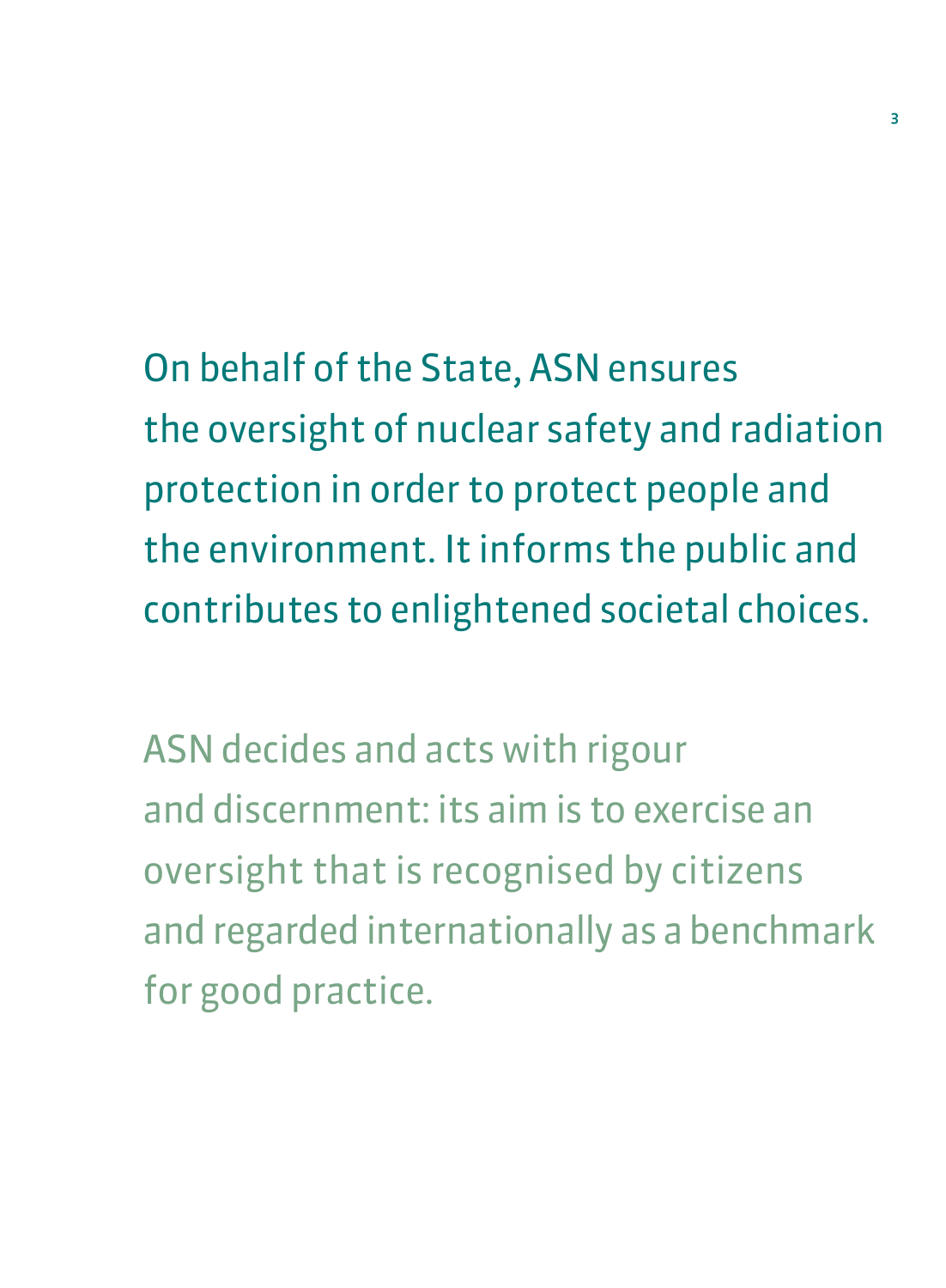### The ASN oversight policy

ASN exercises its oversight by using, in a way that is complementary and adapted to each situation, the regulatory framework and licensing decisions, inspections, and if necessary, enforcement measures, to ensure optimal control over the risks that nuclear activities represent for people and the environment.

The oversight is based on in-depth technical discussions with those responsible for the activities, taking the organisational factors into account. Its integrated approach takes into account all the aspects of protection of people and the environment. The stakeholders contribute to it.

The oversight aims first and foremost at ensuring that the persons or entities responsible for activities effectively meet their obligations. The oversight cannot be exhaustive.

It is ASN's responsibility to define the architecture of the oversight system, to implement it and to upgrade it regularly as required.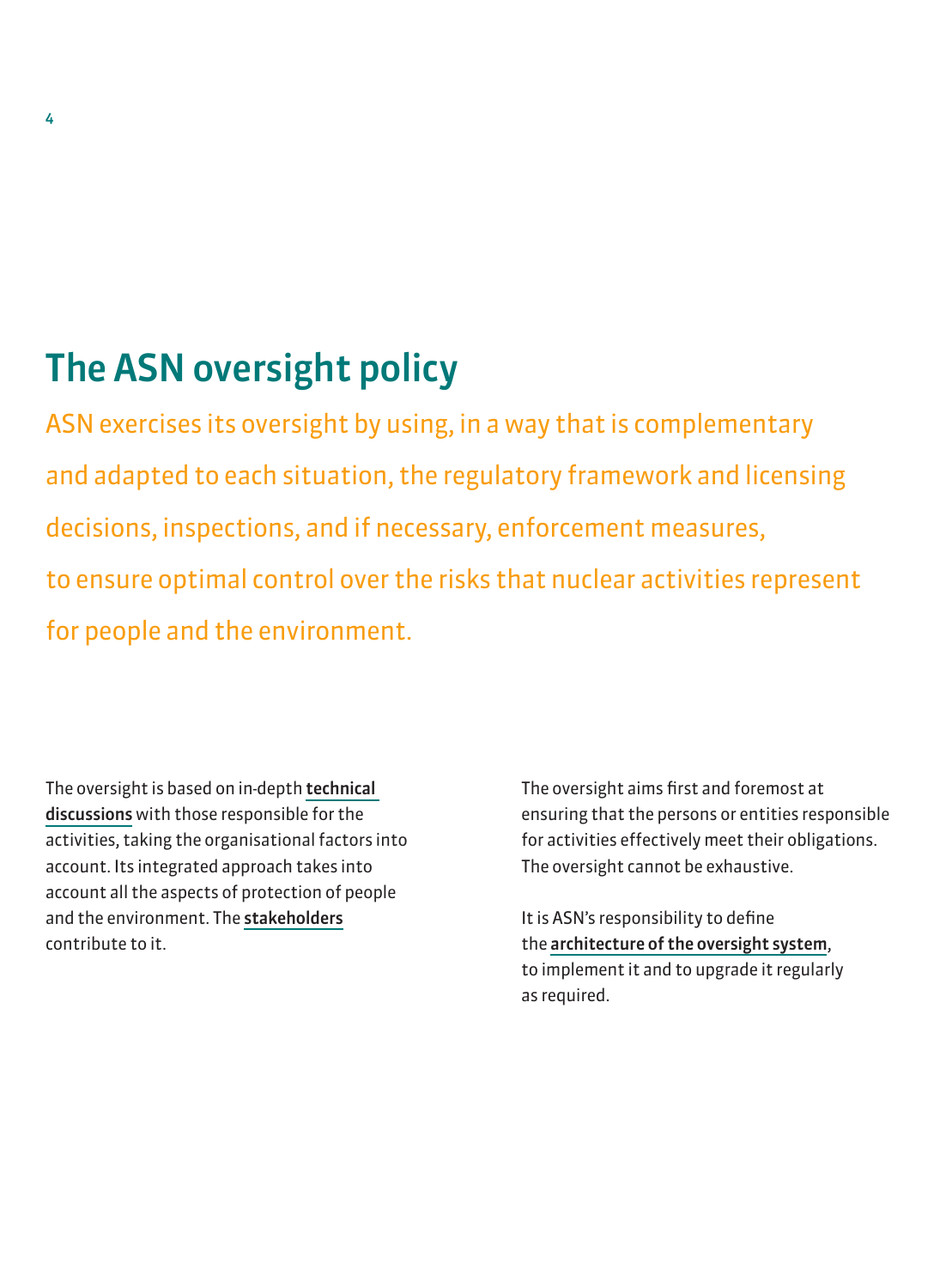It is ASN's duty to strive for greater effectiveness and to focus its oversight on the actions that produce the greatest benefit for the protection of people and the environment.

It is incumbent on ASN to identify and regularly reassess the oversight priorities, by using its skills and field knowledge to the full, particularly through its inspections and the lessons learned from incidents and accidents. The issues are defined with regard to the intrinsic risks the activities present for people and the environment, and the behaviour of those responsible for the activities and the means they deploy to control them. The legitimacy and credibility of ASN's oversight actions depend on the coherence of its work methods, not on uniformity of oversight.

ASN must increase its oversight in the priority areas, whether this concerns a type of activity, a particular industrial, medical or research facility, or a technical subject. Conversely, in low-risk areas or situations it considers positive for the protection of people and the environment, ASN must be capable of reducing its oversight and explaining why it is doing so.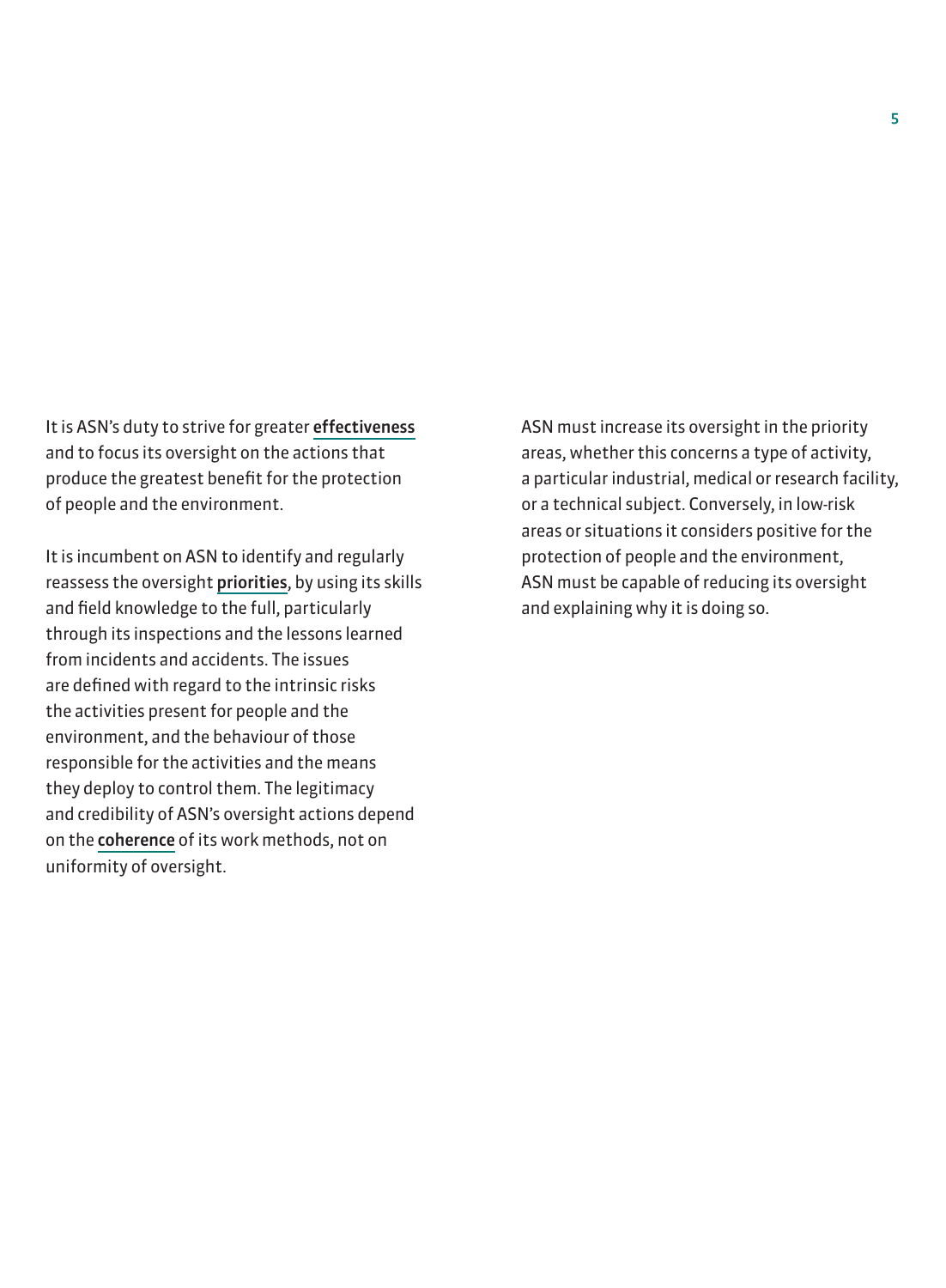#### Strategic Plan for 2018 – 2020

The multi-year strategic plan guides the action of the departments for a period of 3 years. It defines a common project and constitutes a reference document for ASN's management actions. This document, which is used by the staff, presents five broad lines of collective action:

- **1** Reinforce the implementation of a graded and efficient approach to our oversight
- **2** | Better manage the technical examinations process
- **3** Reinforce the effectiveness of our action on the ground
- 4 | Consolidate our functioning
- **5** |Consolidate the French and European approach through international action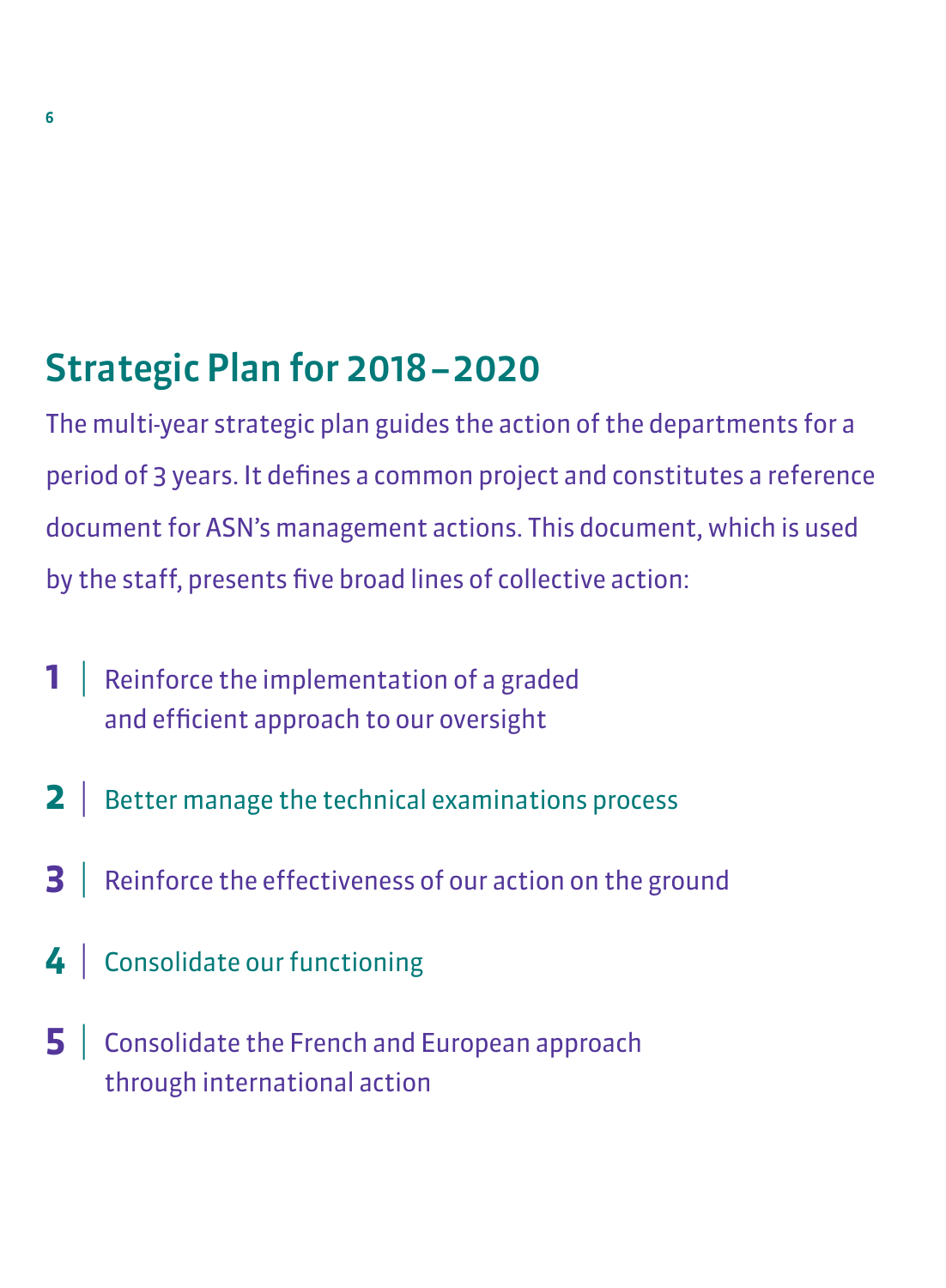## Key figures

- —> **2006**: creation of ASN as an independent administrative authority
- —> **500** employees, of whom **300** are inspectors
- —> **11** regional divisions (Bordeaux, Caen, Châlons-en-Champagne, Dijon, Lille, Lyon, Marseille, Nantes, Orléans, Paris, Strasbourg)
- —> Annual budget of **84 million euros** and **83 million euros** devoted to IRSN technical support
- —> **1 800** inspections per year
- —> **6** ASN resolutions and **100** ASN licensing decisions in 2017
- $\rightarrow$  **2900** facility or activity licenses and authorisations issued per year
- —> **100** information notices published each year on *www.asn.fr*
- —> **3 000** days per year devoted to international relations